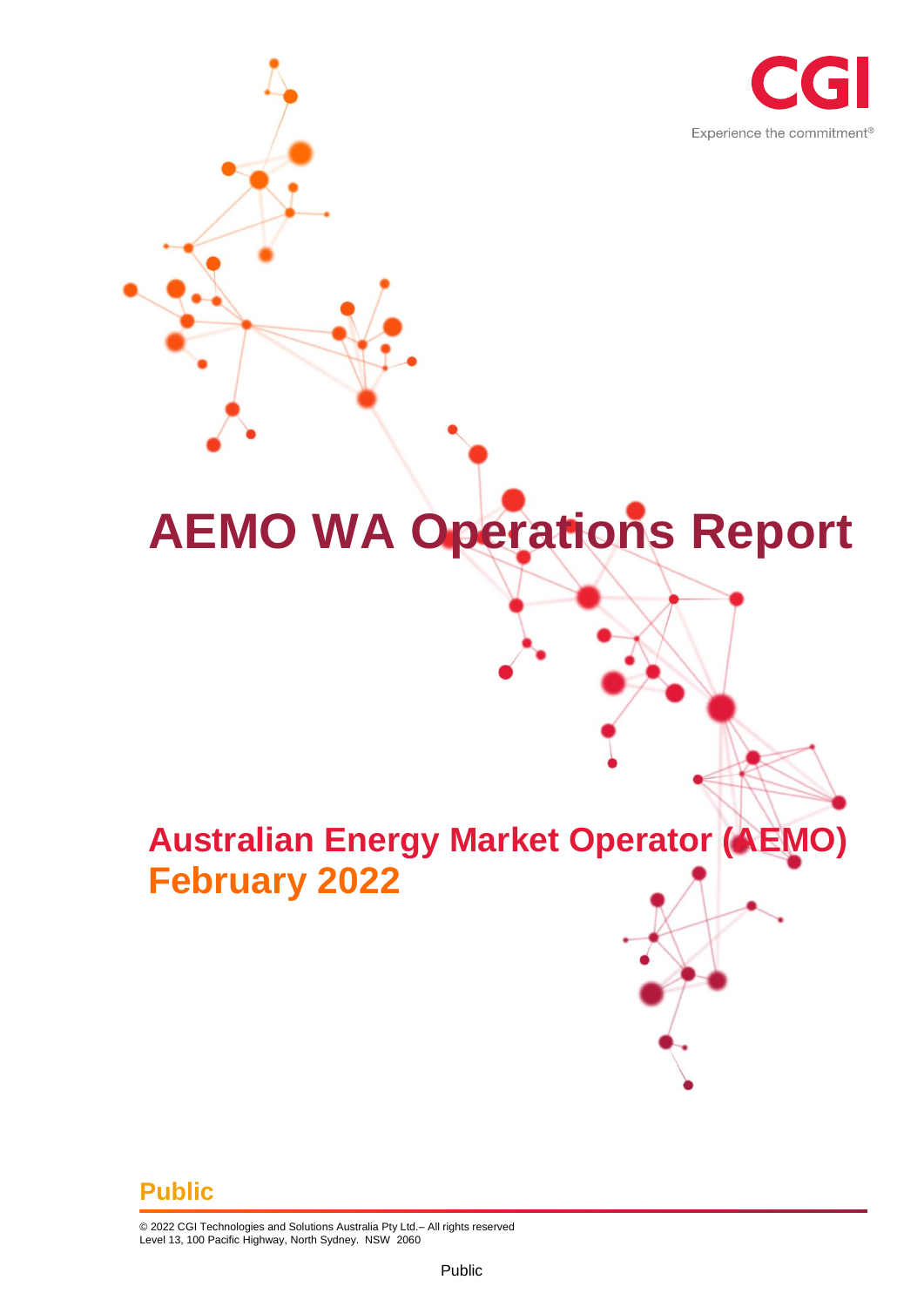



This report and its contents are the confidential property of CGI Technologies and Solutions Australia Pty Ltd.. This report is prepared for the sole and exclusive use of GRMS (WA) Operations and therefore, is considered to be proprietary by CGI Technologies and Solutions Australia Pty Ltd.. It may not be made available to anyone other than the addressee or persons within the addressee's organisation who are designated to read this report; nor may it be copied, reproduced, modified, altered, or circulated to any third party, in any form or media, without the prior written consent of CGI Technologies and Solutions Australia Pty Ltd.

All rights are reserved.

#### **Public**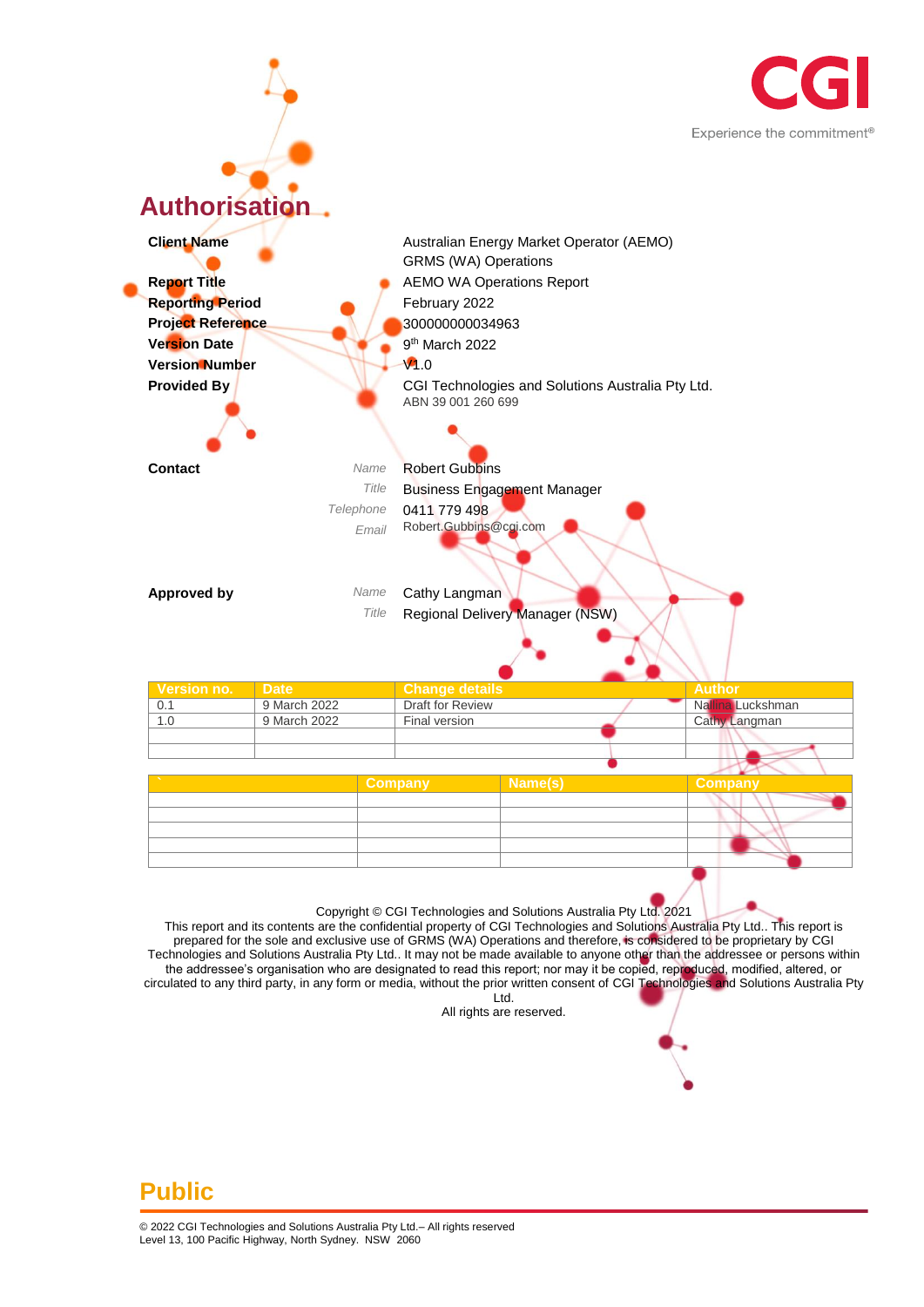$\overline{\phantom{a}}$ 



## **Table of Contents**

| 1 <sup>1</sup> |  |
|----------------|--|
| 1.1            |  |
| 1.2            |  |
| 1.3            |  |
| 1.4            |  |
| $\overline{2}$ |  |
| 2.1            |  |
| 2.2            |  |
| 2.3            |  |
|                |  |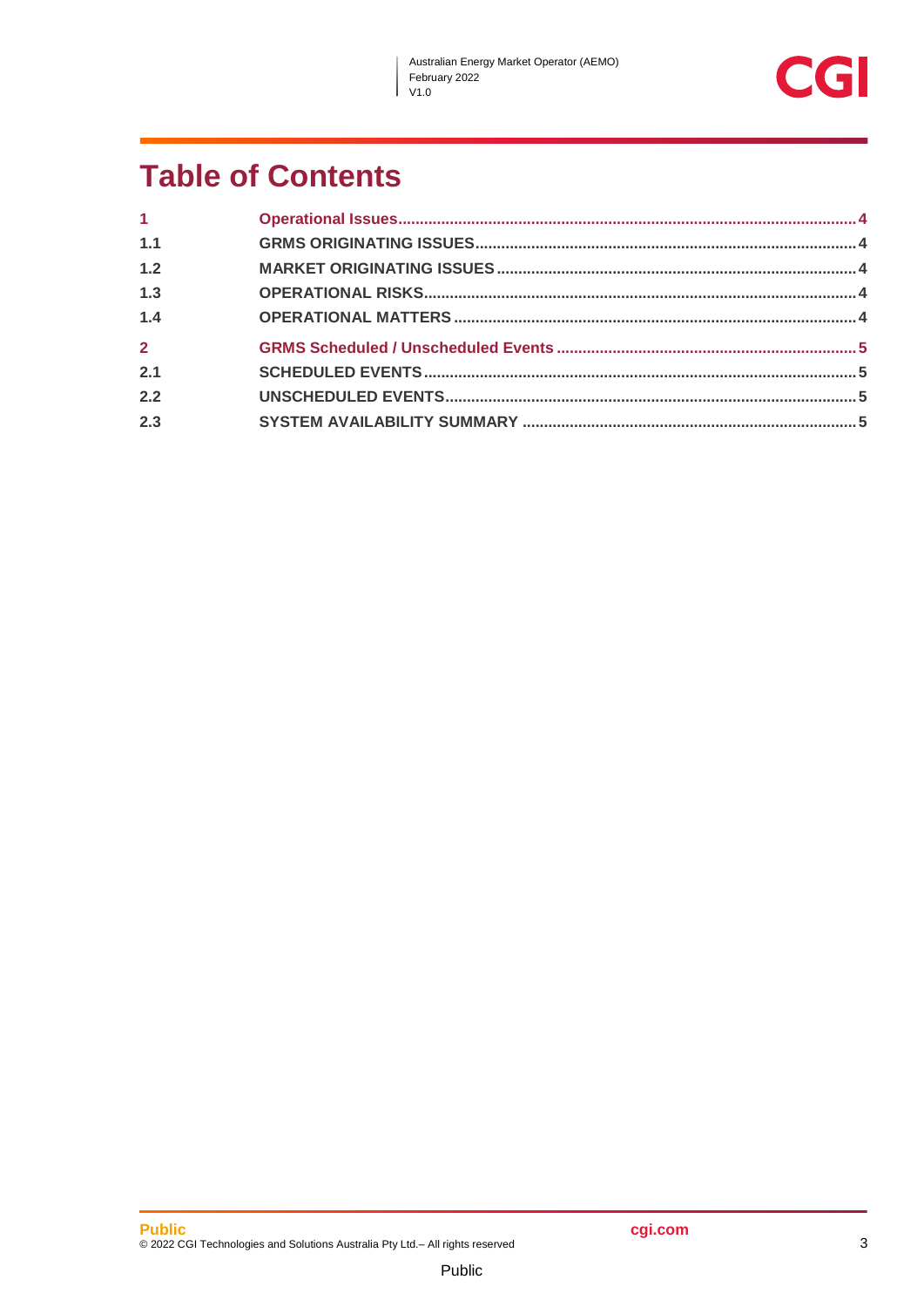

### <span id="page-3-0"></span>**1 Operational Issues**

This section of the report outlines any operational issues encountered by the GRMS or the operational team during the month which either impacted, or had the potential to impact the delivery of WA GRMS services.

#### <span id="page-3-1"></span>**1.1 GRMS Originating Issues**

This section describes operational issues which originated from the GRMS and had a direct impact either on the WA market, CGI's service levels or AEMO's adherence to the Retail Market Procedures (RMP).

There are no GRMS operational issues to report this month.

#### <span id="page-3-2"></span>**1.2 Market Originating Issues**

This section describes operational issues which originated from outside the bounds of the GRMS which caused subsequent market impact or required significant input from the CGI operational team to resolve. Market originating issues may also have had an impact on CGI's service levels and AEMO's adherence with the RMP although in most cases, CGI will claim concession from service failures resulting from issues described in this section.

There are no Market originating issues to report this month.

#### <span id="page-3-3"></span>**1.3 Operational Risks**

Operational risks are situations which, if not managed appropriately may become operational issues which have the potential to impact CGI, AEMO or the WA market. Current risks which CGI are managing and of which AEMO should be aware are described below.

No new operational risks have been identified.

#### <span id="page-3-4"></span>**1.4 Operational Matters**

There are no operational matters to report this month.

Public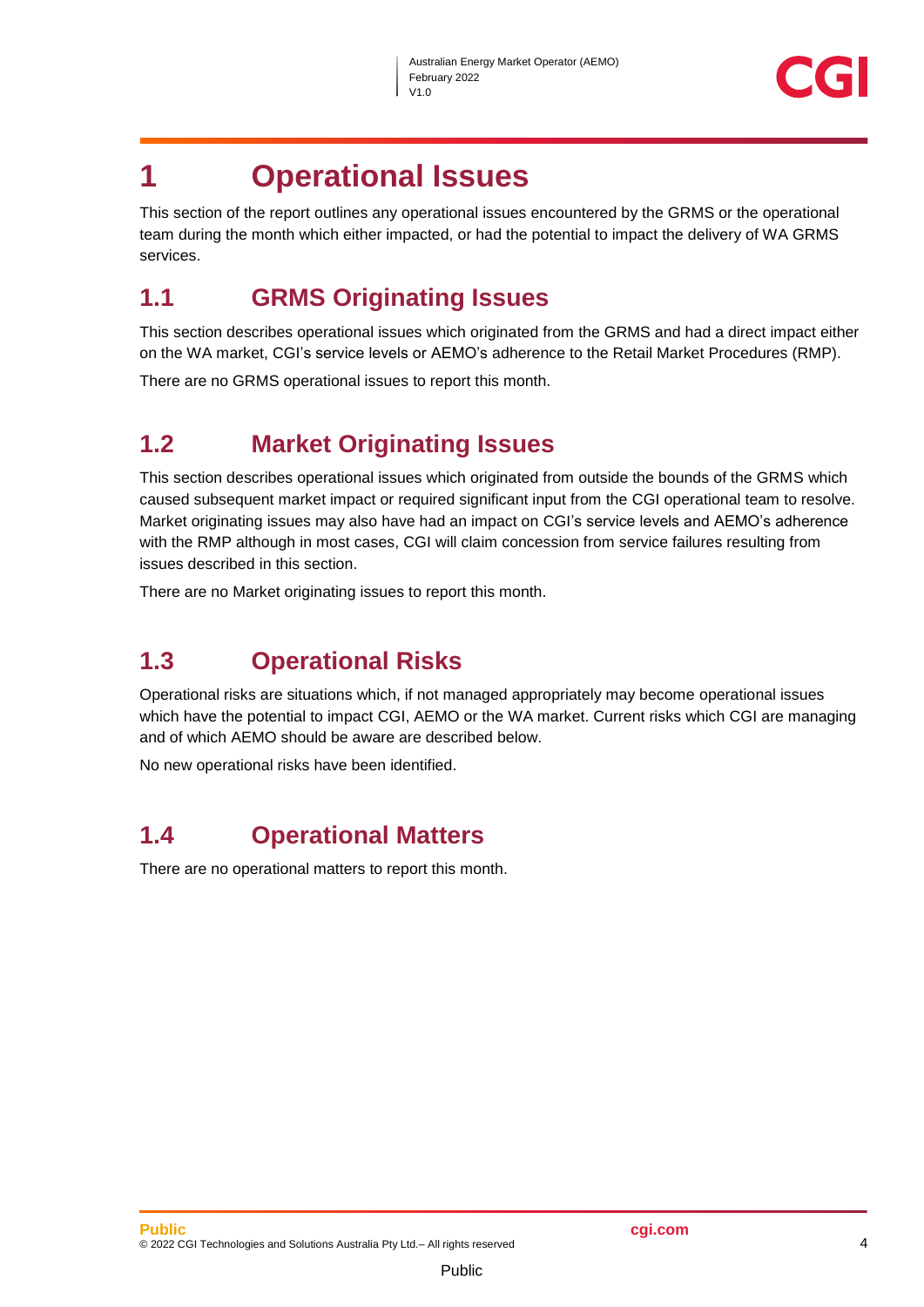## <span id="page-4-0"></span>**2 GRMS Scheduled / Unscheduled Events**

#### <span id="page-4-1"></span>**2.1 Scheduled Events**

The following table details all scheduled events that may have affected GRMS availability during the calendar month. Events were performed during agreed downtime periods and therefore were implemented with minimal impact to participants.

Scheduled events which have the potential to impact participants are planned to take place outside of WA business hours on a best endeavours basis or at a time agreed with participants. Times shown are EST. It should be noted that only those events which involve the EbXML or FTP gateways have an impact on the market from an availability perspective.

| <b>Name</b> | <b>Description</b>                 | <b>Date</b> | <b>Time</b> | <b>Mins</b> | -Ref           |
|-------------|------------------------------------|-------------|-------------|-------------|----------------|
| WA GRMS     | <b>Microsoft Security Patching</b> | 3-Feb-2022  | 17:15       | 30          | CR/AEMO-W/0447 |

#### <span id="page-4-2"></span>**2.2 Unscheduled Events**

The following table details unscheduled events for the calendar month. Outage minutes exclude time during agreed maintenance periods. It should be noted that only those events which involve the EbXML or FTP gateways have an impact on the market from an availability perspective.

| <b>Name</b> | <b>Description</b> | <b>Date</b> | <b>Time</b> | <b>Mins</b> | <b>Ref</b> |
|-------------|--------------------|-------------|-------------|-------------|------------|
| -           |                    |             |             |             | -          |

#### <span id="page-4-3"></span>**2.3 System Availability Summary**

During the month, there were 28 days resulting in the following availability metrics as defined in the SOSA:

- $\triangleright$  TPA (Total Possible Availability) = 33,600 minutes
- (Based on 20hrs per day 03:00 until 23:00 each day)
- $\triangleright$  GAPS (Intervals of unscheduled downtime) = 0 minutes
- $\triangleright$  SAM (Scheduled & Agreed Maintenance) = 30 minutes

The SLA requires market system availability of 99.6%

The WA Market system was available for a total of **33,600** minutes once scheduled and agreed maintenance is excluded. This equates to an overall availability of 100.00%